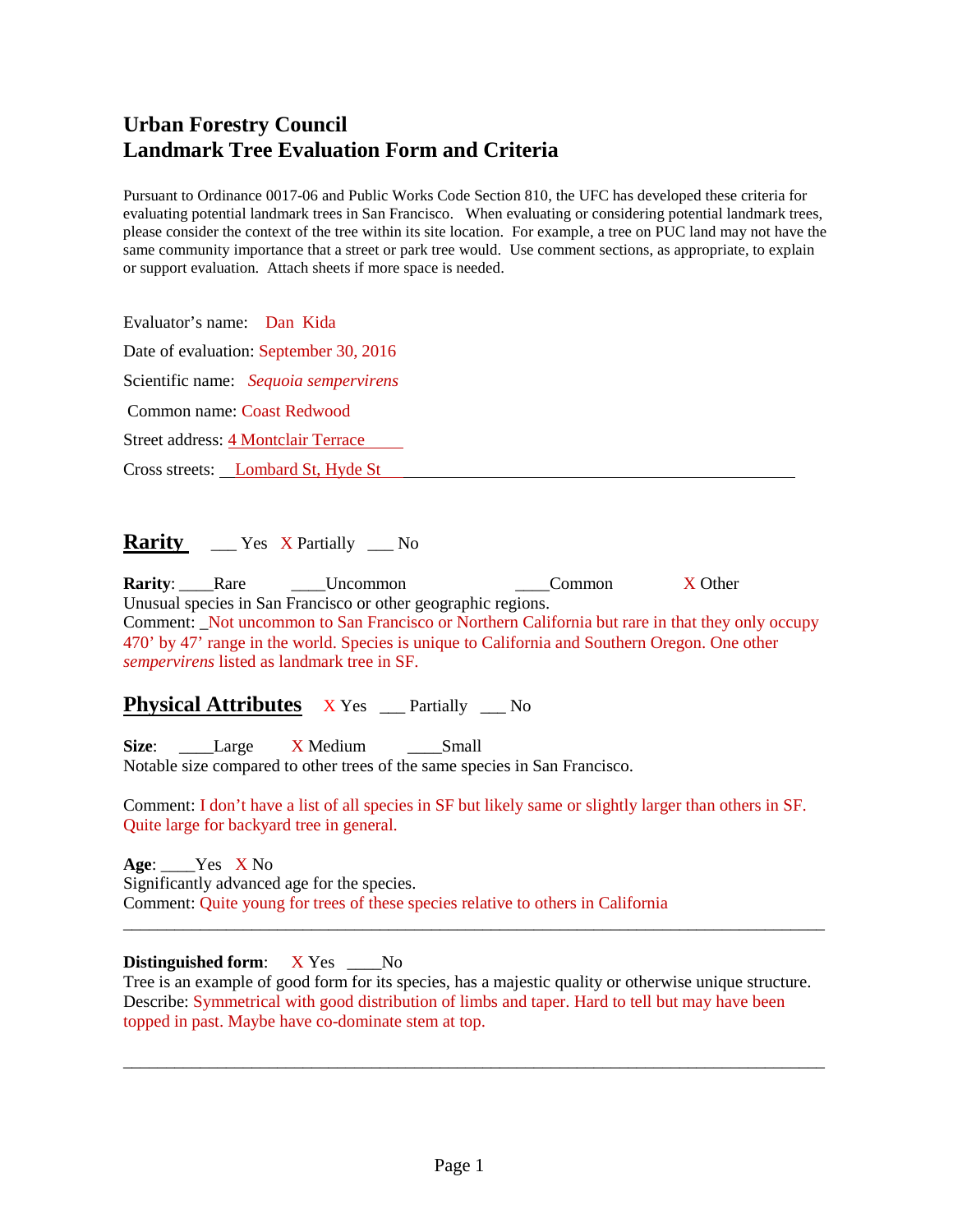#### **Urban Forestry Council Landmark Tree Evaluation Form and Criteria**

**Tree condition:** \_X \_Good \_\_\_\_Poor \_\_\_Hazard Consider overall tree health and structure, and whether or not tree poses a hazard Describe: Tree appears in good health. Some flagging (brown limbs) but this is typical of species – drops dead limbs naturally.

**Historical** Yes X Partially No

**Historical Association**: \_\_\_\_ Yes \_\_\_\_ None apparent Related to a historic or cultural building, site, street, person, event, etc. Describe nature of appreciation: Adjacent to section of Lombard street, famous and unique to SF. Tree can be seen in most photos of street.

**Profiled in a publication or other media:** \_\_\_\_Yes X Unknown Tree has received coverage in print, internet, video media, etc. **Attach documentation** if appropriate. Describe coverage: As mentioned above, Can't find any specific mention of tree but appears in many photos of Lombard street.

## **Environmental** X Yes Partially \_\_\_ No

**Prominent landscape feature:** Yes No

A striking and outstanding natural feature.

Describe, attach photo if possible: Depends on vantage point. Slope on street and adjacent streets can obscure view. Most prominent view is from bottom of Lombard. \_\_\_\_\_\_\_\_\_\_\_\_\_\_\_\_\_\_\_\_\_\_\_\_\_\_\_\_\_\_\_\_\_\_\_\_\_\_\_\_\_\_\_\_\_\_\_\_\_\_\_\_\_\_\_\_\_\_\_\_\_\_\_\_\_\_\_\_\_\_\_\_\_\_\_\_\_\_\_\_\_\_

**Low tree density**: \_\_\_\_Low X Moderate \_\_\_\_High Tree exists in a neighborhood with very few trees. Describe: Moderate for urban neighborhood

**Interdependent group of trees:** \_\_\_\_Yes X No

This tree in an integral member of a group of trees and removing it may have an adverse impact on adjacent trees.

Describe: Tree mainly surrounded by landscape and ornamental trees.

**Visible or Accessible from public right-of-way:** X Yes \_\_\_No High visibility and/or accessibility from public property.

Describe: Easily seen from Lombard street walking path or road

**High traffic area:** X Yes No Tree is located in an area that has a high volume of vehicle, pedestrian or bike traffic and has a potential traffic calming effect. Describe: Busy tourist destination. Several folks in area during site visit. Popular SF location. Iconic.

**Important wildlife habitat:**  $Y$ es X No

Species has a known relationship with a particular local wildlife species or it provides food, shelter, or nesting to specific known wildlife individuals.